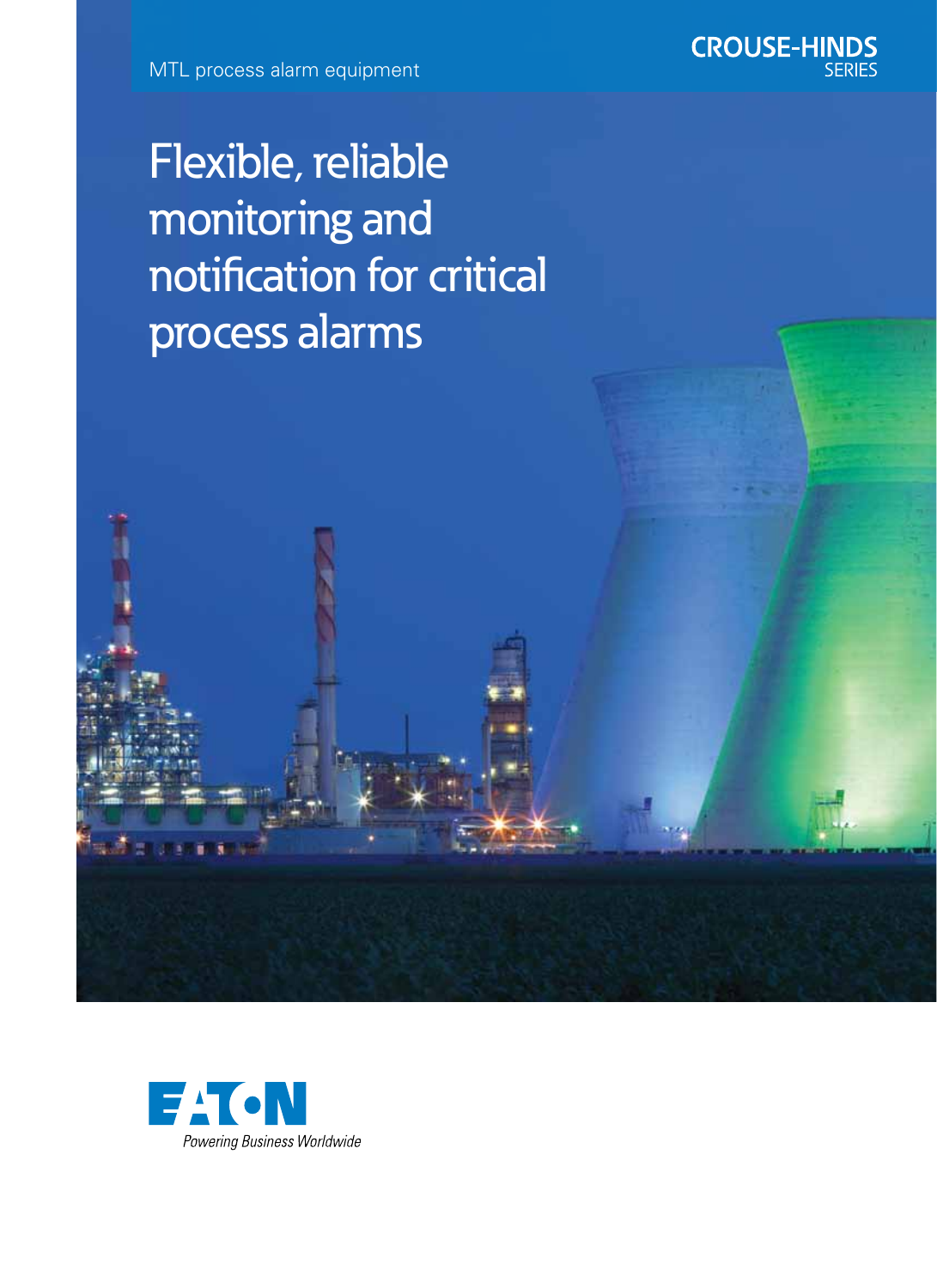### **Contents**

| <b>RTK</b> alarm annunciators           |         |
|-----------------------------------------|---------|
| RTK hazardous area alarm annunciators   | $6 - 7$ |
| <b>RTK</b> events recorders             | $8 - 9$ |
| <b>RTK hazardous area notifications</b> | 10      |
| <b>RTK engineered solutions</b>         |         |

# Only Eaton can deliver...

- Protection and safety of people and assets around the world with unsurpassed reliability and quality in every product we offer
- Industry leading innovation and product efficiency
- Product solutions designed and certified for global specifications
- Best-in-class, global sales, and customer service teams that provide local support
- More than 40 years of process automation industry knowledge and expertise

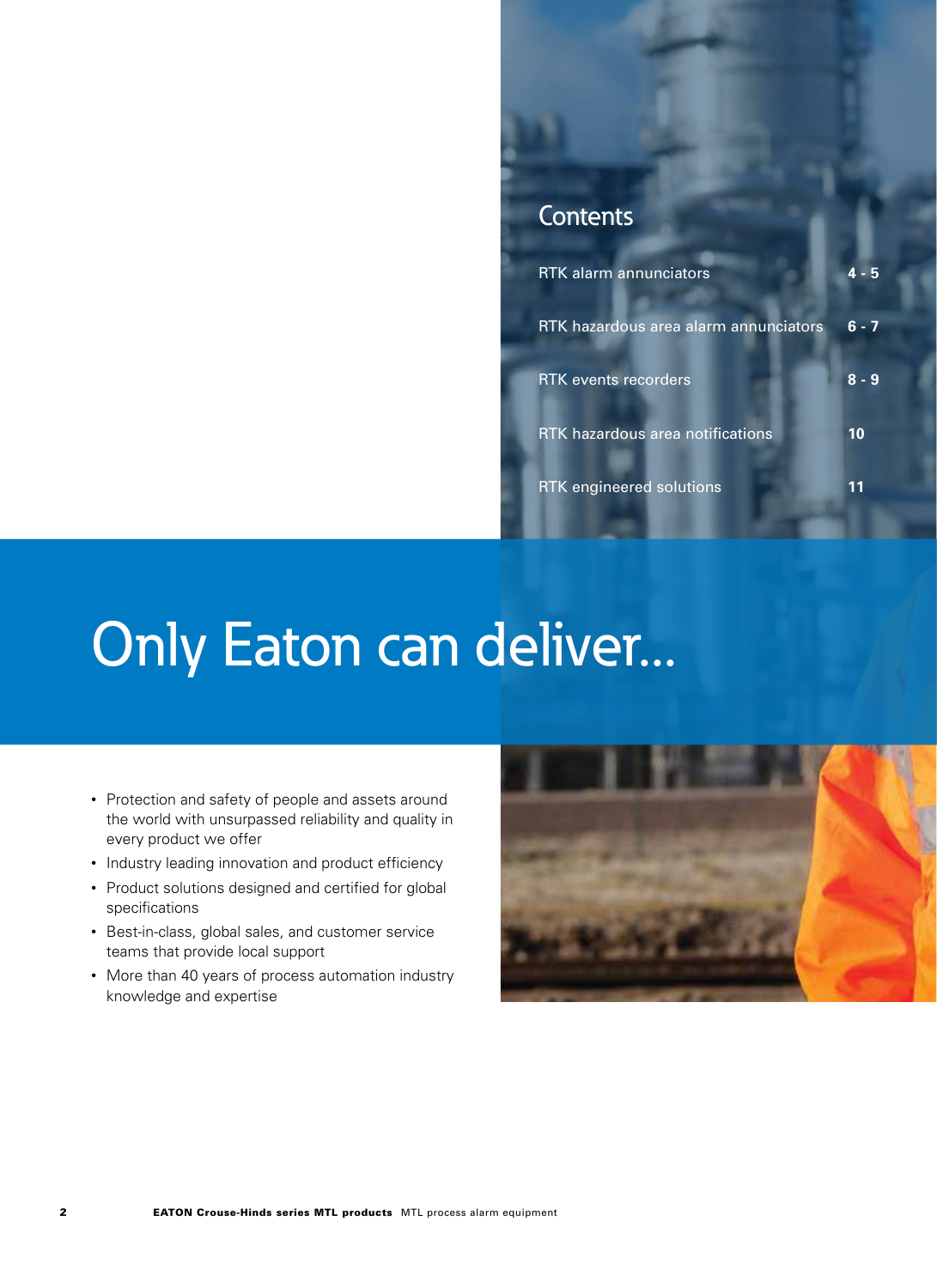### www.mtl-inst.com mtlenquiry@eaton.com



Eaton is a leading supplier with a wealth of experience in the design and manufacture of process alarm equipment. The MTL RTK product range, part of Eaton's Crouse-Hinds series portfolio, is suitable for use in safe and hazardous area environments across the process, power and utility sectors.

Our product offering includes alarm management solutions and associated instrumentation ranging from a single sounder to a complete plant-wide alarm and monitoring system. With unique and innovative product solutions our MTL RTK products help to keep operators safe and plant running smoothly through the alarm and event monitoring of critical processes.

A comprehensive 5 year warranty is included as standard and as recognition of our successful adoption of international quality management systems we are audited against the ISO9001:2000 standard by the BSI, giving you the peace of mind that you are receiving quality and reliable products.

Dedication to our customers and recognition of industry requirements continues to drive our development of new products to ensure we deliver the best values and solutions to meet our customers' needs.

At Eaton, we provide one of the world's largest portfolio of electrical equipment for explosive, classified and industrial areas. With unsurpassed product reliability and quality, industry-leading innovation and product efficiency, and products designed and certified for global specifications, Eaton delivers proven solutions for harsh and hazardous environments.



Alarm solutions to the worldwide power and process industries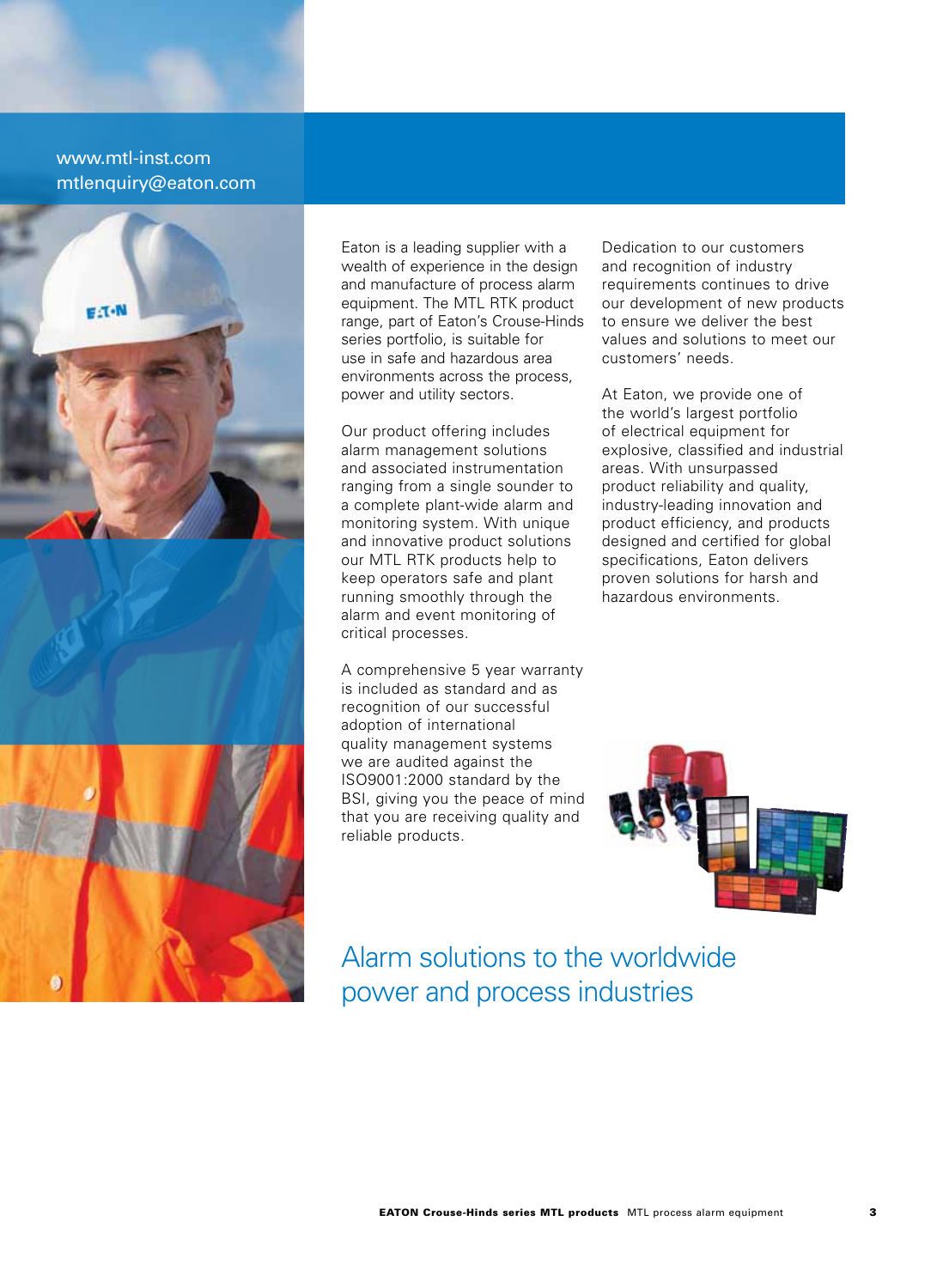## RTK alarm annunciators

Eaton is a leading supplier of MTL process alarm equipment, with RTK alarm annunicator solutions available for all safe and hazardous area industrial applications.

Our range of RTK alarm annunciators are all modular in design, customised to your specification and come with a range of additional options. This gives you the flexibility of a solution that will meet your exact needs and clear monitoring of critical alarms.

#### **NEW**

#### Alarm annunciator

#### RTK SmartAlarm annunciator

Eaton are pleased to announce a new RTK alarm annunciator family in the popular DIN package size. The RTK SmartAlarm brings together many years of development in alarm annunciator technology and builds on the functionality of the field proven RTK UC625. The RTK SmartAlarm is designed as a complete alarm system with integral, audible, relays and pushbuttons for the most cost effective solution for monitoring critical process alarms. Incorporating ISA 18-1 1979 (R1992) alarm sequence programmable via the front panel mounted USB connector, the unit also accommodates optional signal duplicating relays, dual horn relays, LED display, making the RTK SmartAlarm an ideal choice where full functionality is required and space is a premium.

- DIN size module with 8, 16 and 24 channel versions
- Internal FCV 24vDC
- Pluggable LED's in five colours, red, yellow, white, blue and green
- Internal logic PSU
- Remote pushbuttons mapped to P/B function

The RTK SmartAlarm annunciator provides a feature rich critical alarm annunciator in an industry standard footprint

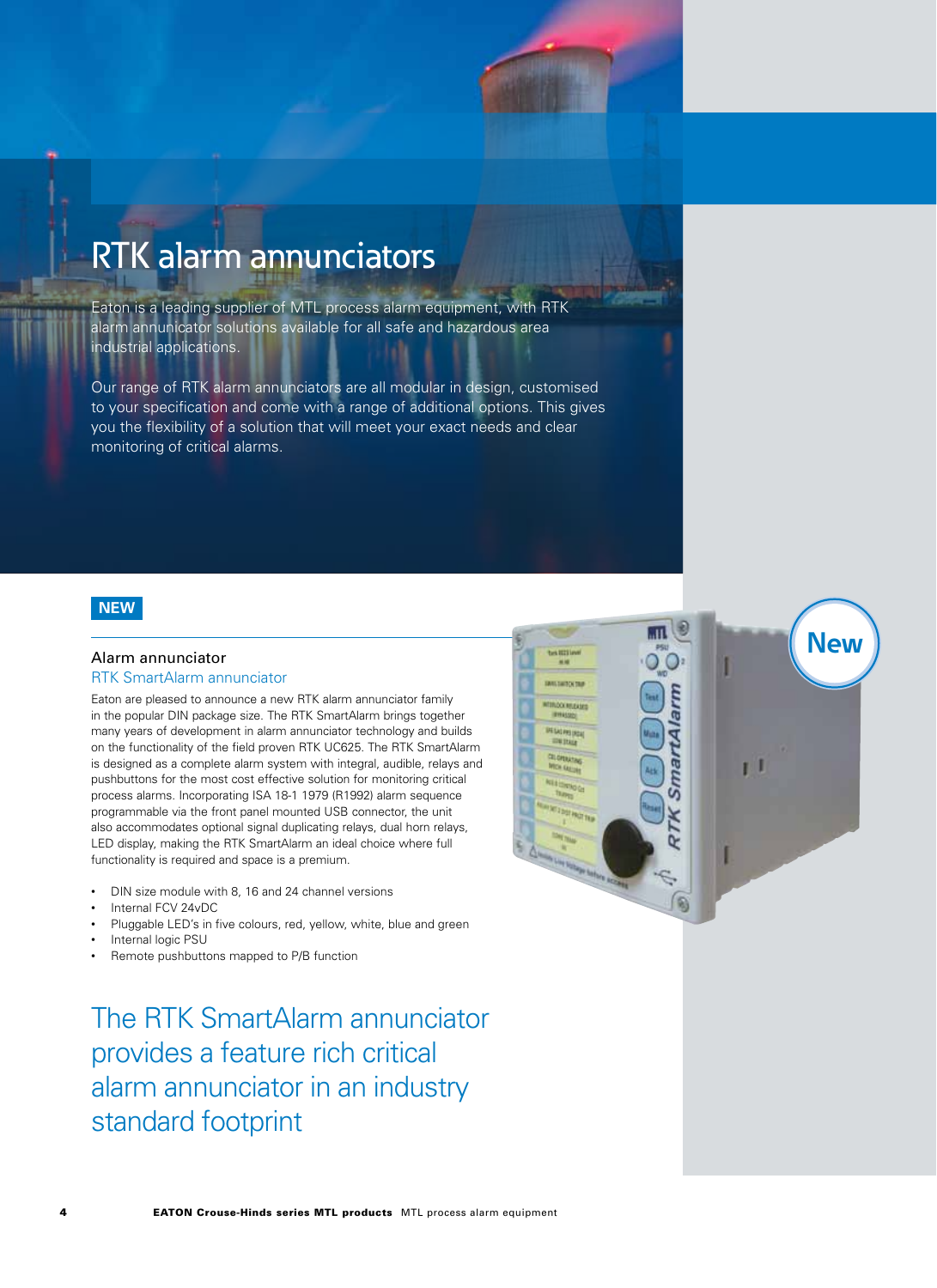### **NEW**

### Substation annunciator

RTK 725B

This feature rich, remote logic annunciator has the ability to handle thousands of alarms channels. The multi-redundant design is also extended to the PSU and the serial communications. The system is based on a standard Eurorack and is programmable from the front and also through software. A wide variety of displays or mimics can be driven from this system including the range of RTK display facias.

- Expandable up to 1000s of alarm channels
- Can be used as a multiplexer and data gatherer
- Can be linked to alarm management software

The RTK 725B substation annunciator brings together the advanced functionality of the RTK 725B panel mounted annunciator with the capability of interfacing directly with substation automation protocols as used in smart grid applications. This scalable product can be configured from up to 254 channels with dual redundant power options and two protocol options.

- Can be configured with dual redundant PSU and supply monitoring relay
- Two protocol options are available, Kema certified IEC61850 and DNP3 Level 2
- Both protocol options allow for the unit to be used as either an intelligent lamp unit or data collector

#### Alarm annunciator/event recorder RTK 725B

The RTK 725B brings together many years of development in alarm annunciator technology and represents the best available investment in protection for your industrial plant. Using advanced communication techniques, coupled with our unique multi-redundant design, the RTK 725B annunciator gives the best combination of flexibility, usability, reliability and cost of ownership.

- 1ms event recording functionality up to 256 points
- Multi-redundant design, no single source of failure
- Advanced diagnostics

**New**

• Fully software configurable through USB port





### $\epsilon$  cass

#### Safety annunciator RTK SIL725

The RTK SIL725 safety annunciator is designed and manufactured to provide a high safety integrity for critical alarm applications and for use as a component part of a safety instrumented system. The unit is third party certified by SIRA using the CASS methodology to a safety integrity level of SIL2.

- SIRA certified at safety integrity level SIL2 to IEC61508
- Modular construction from 1 to 128 ways
- Each channel configurable from the front



#### Alarm annunciator RTK 725 range

The fully programmable RTK 725 annunciator range is the perfect solution for monitoring critical process alarms. With the unique multi-redundant design and a proven history of 100,000s of alarm points world-wide, this annunciator can be manufactured in any shape and size to your exact requirement. There are also a host of options to choose from including repeat relays, time delays and serial communications.

- Three window sizes and six window colours
- Up to 256 channels
- Fully user programmable per point from the front



#### Alarm annunciator RTK UC625

A cost effective, compact annunciator packed with useful features, this product is ideal for machine alarms and sub-station alarm monitoring. With thousands of units operating reliably in the field, particularly in transmission and distribution, the RTK UC625 has proven itself in harsh environments. Despite the size, this unit is still fully programmable and uses a multi-redundant design.

- Dual universal redundant power supply
- Programmable time delays
- Individual repeat relays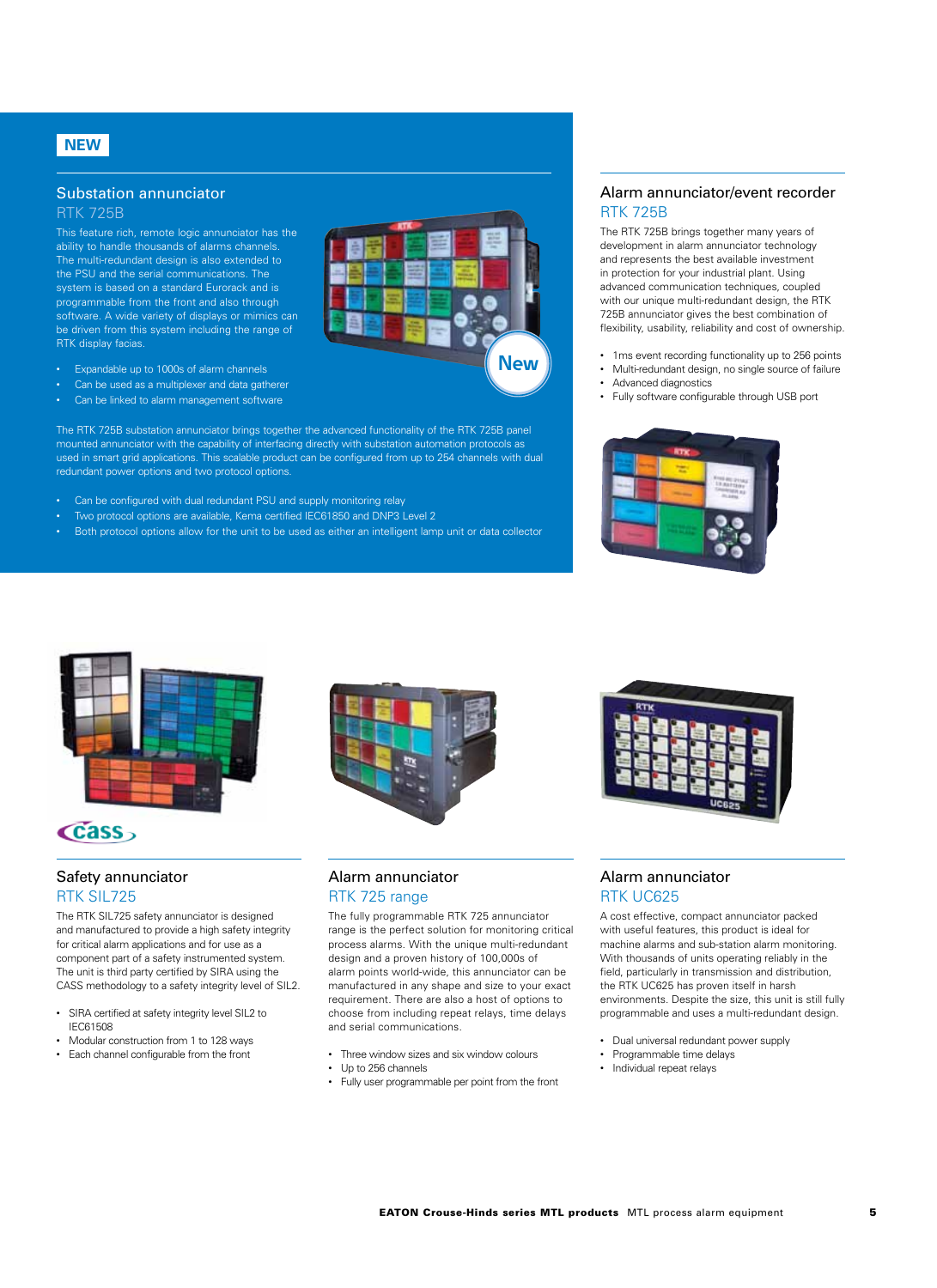

## RTK hazardous area alarm annunciators

A full range of RTK annunciators are available for installation in the heart of the hazardous area. These are offered with different protection concepts to suit particular applications, including explosion-proof and intrinsically safe (IS).

To extend the range of applications and improve connectivity between safe and hazardous areas, RTK IS relays and MTL multiplexers are also available.

#### Intrinsically safe annunciator RTK LN1000

A world exclusive design allowing complete alarm annunciator capabilities in the heart of the hazardous area. This is a unique solution for monitoring and displaying critical alarm operators within any zone. The combination LCD and LED displays show all the alarm information for all of the alarm channels. The tough yet lightweight stainless and polyurethane enclosure is sealed to IP65.

- Certified for use in any zone
- 32 channels can be driven from one interface
- Simple to commission and maintain



The RTK LN1000 intrinsically safe annunciator provides a unique solution for problems with hazardous area alarm indication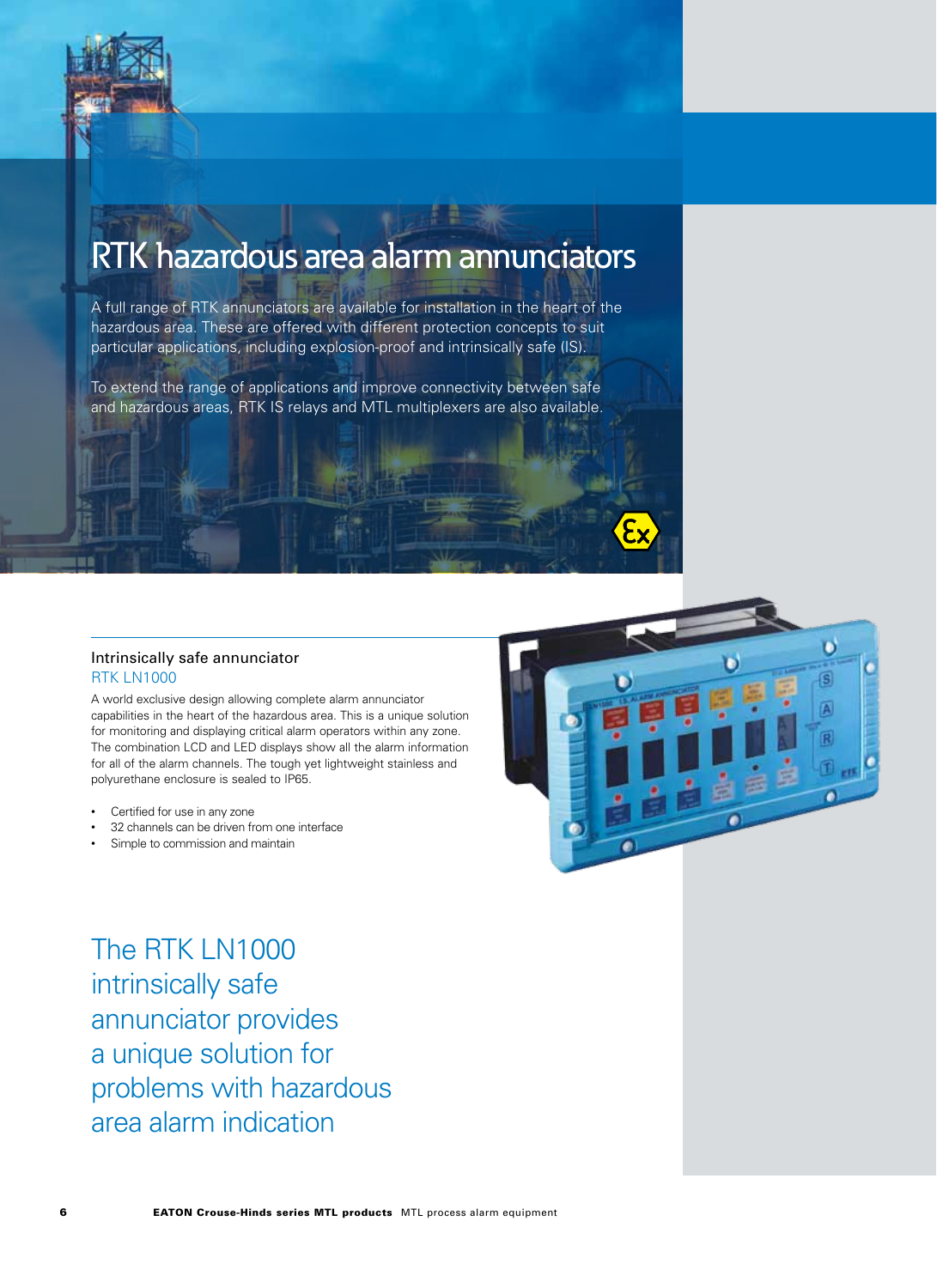

#### Explosion proof annunciator RTK PEX7250

This annunciator offers a vast range of features and benefits normally reserved for use in safe area annunciators only. All windows are illuminated with ultra-bright LEDs and are available in the full range of colours and window sizes. The same options are available as for the RTK series725, RTK 725B and RTK SIL725 alarm annunciators.

- Three window sizes and six window colours
- Available from 4 to 56 alarm channels
- RS485 MODBUS communications option



#### Intrinsically safe relay RTK DA-149

A critical part of the system is the ability to interface between safe and hazardous areas. The RTK DA-149 range of intrinsically safe relays is used to undertake the task of transferring signals between the safe and hazardous areas or between equipment within the hazardous area. Therefore the hazardous area annunciator can provide drive signals back into the safe area and safe area alarm information can be indicated within the hazardous area.

- Can transfer signals from safe to hazardous area or vice versa
- Extremely low current consumption
- High switching capacity on contacts

Offering a vast range of features and benefits normally reserved for use in safe area annunciators only

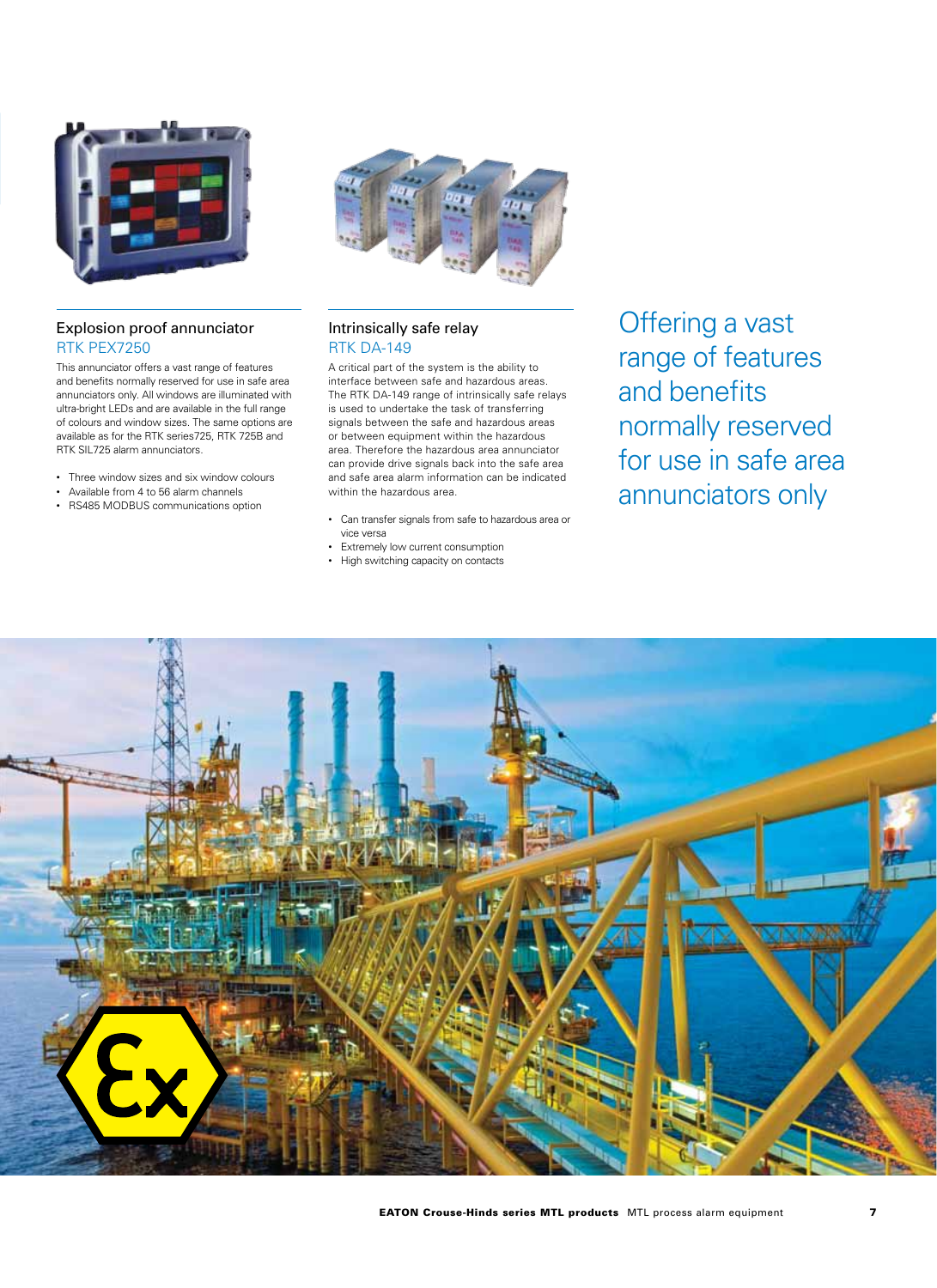### RTK event recorders

Eaton leads the way with the latest technically advanced RTK sequence of events recorders and combined alarm annunciators. Available as rack mounted systems for large applications or smaller combined event recorder/ annunciators for time-stamping applications, the modular design allows for flexibility right down to a few channels per unit.

#### Combined event recorder/annunciator RTK 9000TS

A technically advanced distributed system, capable of a high speed event capture to a true 1ms resolution on all alarms. Expandable up to 4,000 channels, this high integrity product has distributed non-volatile memory allowing up to 15,000 events to be buffered prior to printing and/or transmitting through the communications port. The RTK 9000TS is even available with a dual redundant communications option to ensure the security of event data. Various communication outputs and protocols are available including IEC60870, DNP3 and IEC61850. The combined annunciator/event recorder can be used to indicate the fault for immediate action and then provide detail of the exact chain of events for later analysis. RTK display facias are available to display the alarm information.

- Various communication protocols
- Synchronised through GPS, IRIG-B or pulse
- Simple configuration using the setup software provided
- Configurable alarm shelving to avoid nuisance trips

A technically advanced sequence of events recorder and combined alarm annunciator



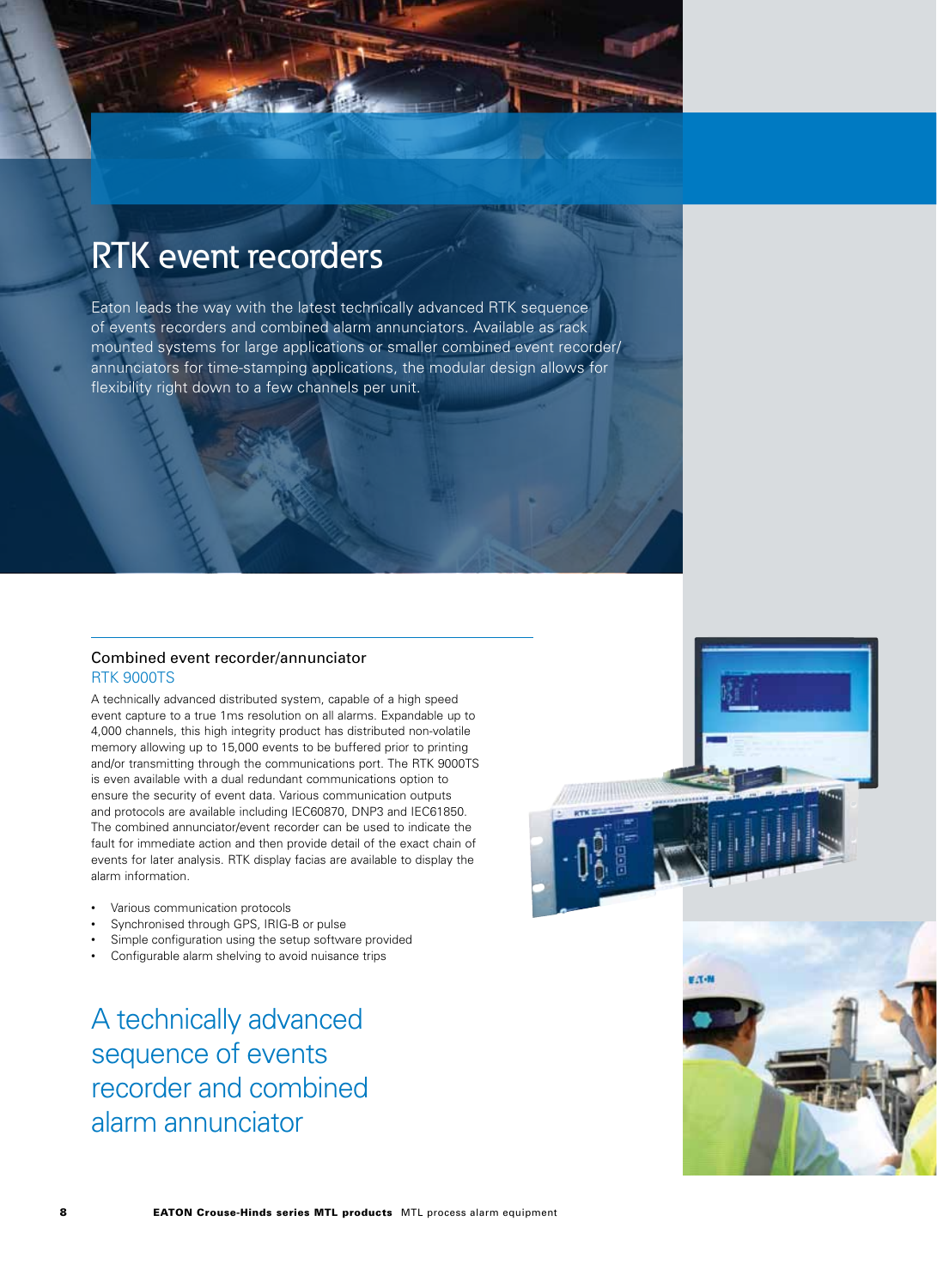#### Event recorder RTK 725B

The RTK 725B brings together many years of development in alarm annunciator technology and represents the best available investment in protection for your industrial plant. This annunciator can be supplied with an integral event recorder, time stamping to 1ms, and is ideal for applications where the alarm channels are distributed over a large plant area as the units remain extremely cost effective even with only a small number of channels.

- 1ms event recording functionality up to 256 points
- Multi-redundant design, no single source of failure
- Advanced diagnostics
- Fully software configurable through USB port





#### Alarm management software **RTK INDICIUM**

#### **INDICIUM**

This software has been designed as a ready to use standard package to provide alarm display information in conjunction with our annunciators. When used with the RTK 9000TS event recorder, the time is also logged to a resolution of 1ms. The software can be set up to the user's requirements and provides an easy method of viewing current alarms and historical data as well as being able to filter by time, text or priority and to export to databases or spreadsheets for further analysis. This package can be used as a platform to create further alarm management software for more complex display or analysis requirements. This may include dual redundant systems with industrial servers etc.

- Import settings from spreadsheet
- Export to database
- View and record system errors

#### Display facia RTK P725LO

Used where the alarm logic is controlled elsewhere, the RTK P725LO modular display facias come with either lamp or LED illumination and can be manufactured in almost any shape and size. Versions are available for hazardous areas or high voltage inputs.

- Integral control components and/or audibles
- A range of window sizes and colours
- Simple replacement for multiple pilot lights





#### Master clock RTK 5201

Global time synchronisation of multiple RTK 9000TS systems can be achieved to a resolution of 1ms to world time standards. This 1U high 19" rack mounted unit presents the RTK 9000TS system with a combination of serial communications and one second pulses to ensure devices in the alarm management infrastructure share an accurate and common time reference.

- AC or DC Supply
- Status relay output
- Optional GPS aerial and interface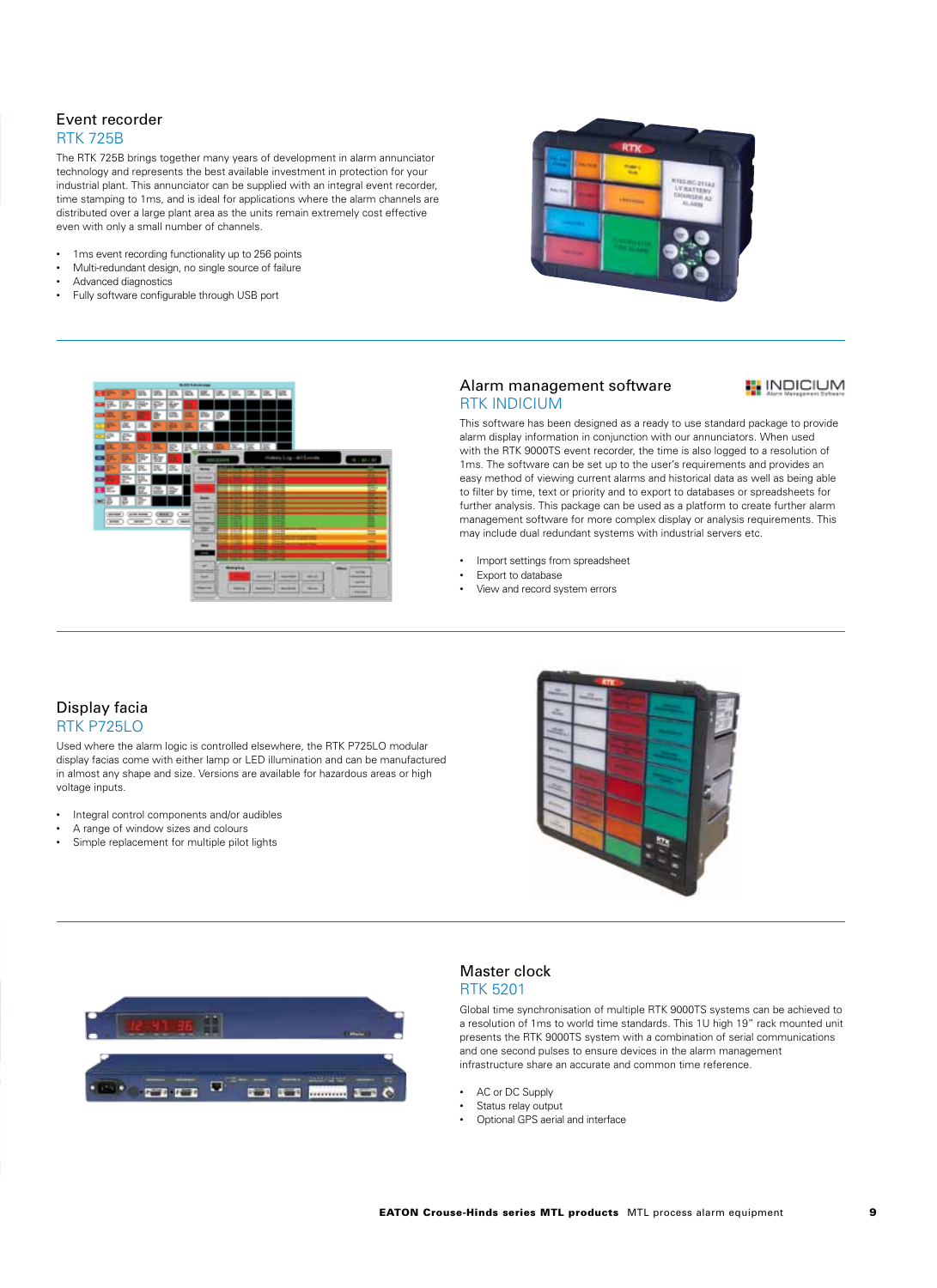## RTK hazardous area notification

Our range of RTK notification products are ideal for operators working within a hazardous area and need clear and immediate notification of a potential hazard.

#### Intrinsically safe sounder RTK DB5

A sound output up to 100dB and a selection of 32 different tones makes this compact sounder a perfect solution for notification of personnel working within hazardous areas. The unit is sealed to IP65 and certified to European ATEX standards and the emerging IECEx international standard.

- Dual certification
- 32 different tones and up to 100dB output
- Simple installation



#### LED cluster RTK DA170/DA180

The RTK DA170 range of LED clusters consists of 22mm super-bright LED pilot lights in six different colours and matching illuminated pushbuttons/ selector switches. As an extension to this range the RTK DA180 giant LED clusters are larger 66mm diameter units which give clear indication from a distance and from the side. The clusters can be supplied as loose items or pre-installed in stainless steel or GRP enclosures ready for immediate mounting on site.

- Suitable for zones 1 and 2
- 22 or 66mm diameter lens
- Tough impact resistant IP65 casing



A certified LED lamp which provides visual on/ off indication of process conditions in hazardous areas. The standard RTK BA9s can be supplied as part of a pilot light or supplied separately to be used in any suitable standard switch or lamp assembly.

- Available in six colours
- Current limited



#### Display facia RTK DFR30IS

The simple backlit flashing display is regarded as the clearest way of alerting operators to abnormal conditions on complex process plants. The RTK DFR30IS display facia provides a clear, bright display and is approved for use in Zone 1 and Zone 2 hazardous areas.

- Three window sizes and six window colours
- Bright LED illumination
- Integral control push buttons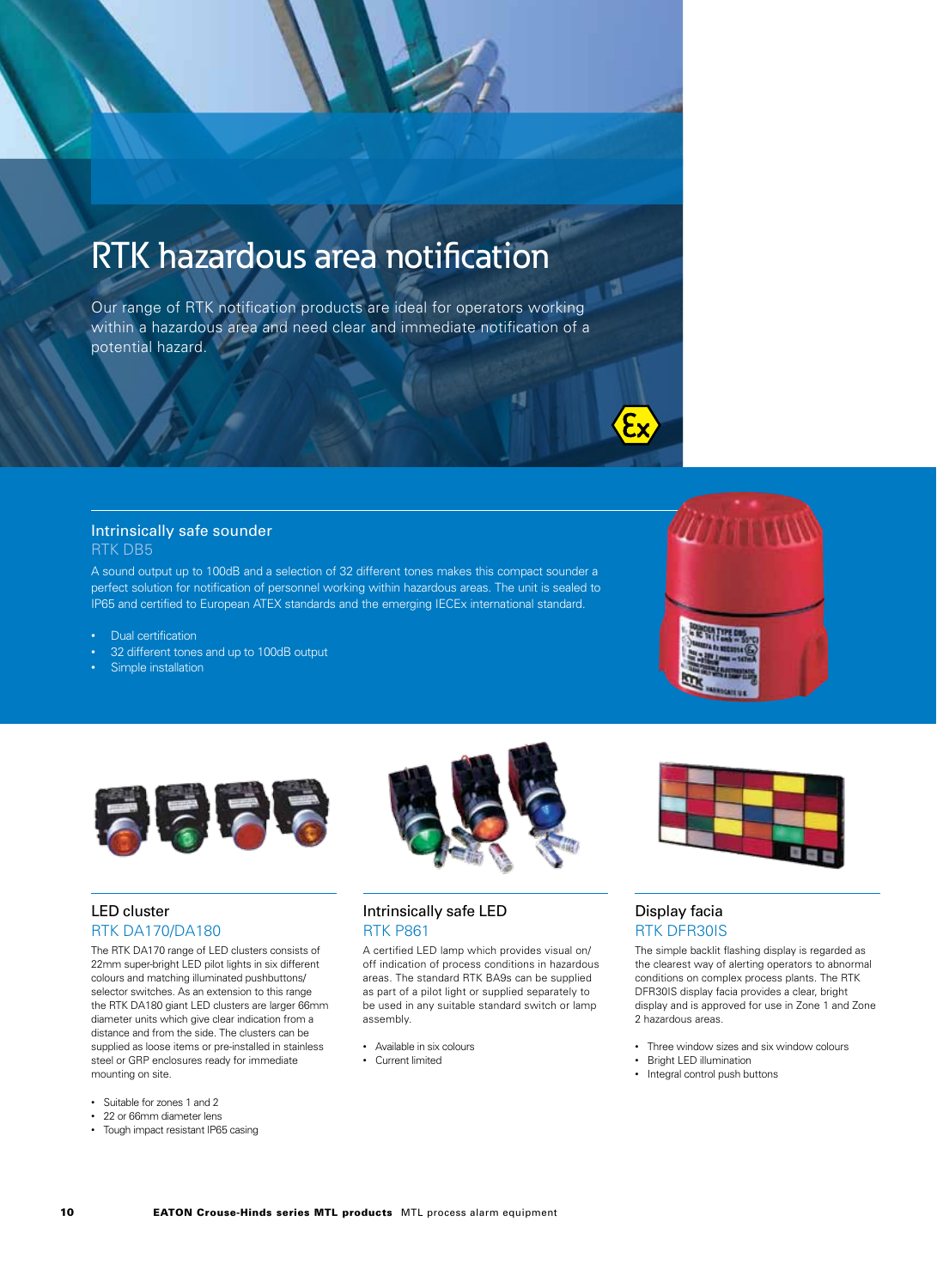### RTK engineered solutions

Many customers require much more than the simple supply of component products. To service these requirements our experienced team of engineers can provide a consultancy service to help select the most appropriate solution. These solutions can consist of any intrinsically safe explosion proof system or custom alarm/event recording system.

The solutions we provide often include a combination of hardware and software pre-installed and configured offering a customised solution to address particular applications.

Offering a consultancy service to help a user select the most appropriate solution

Our systems team will manage each project throughout its lifecycle. This will include creation of the specification and design of the complete system for approval by the customer. Following approval, the project passes to production where the complete system, including any software and related IT hardware, is fabricated and wired.

The finished package, with all agreed documentation, is then ready for the factory acceptance test prior to shipment to site. Commissioning and training can also be provided if required.